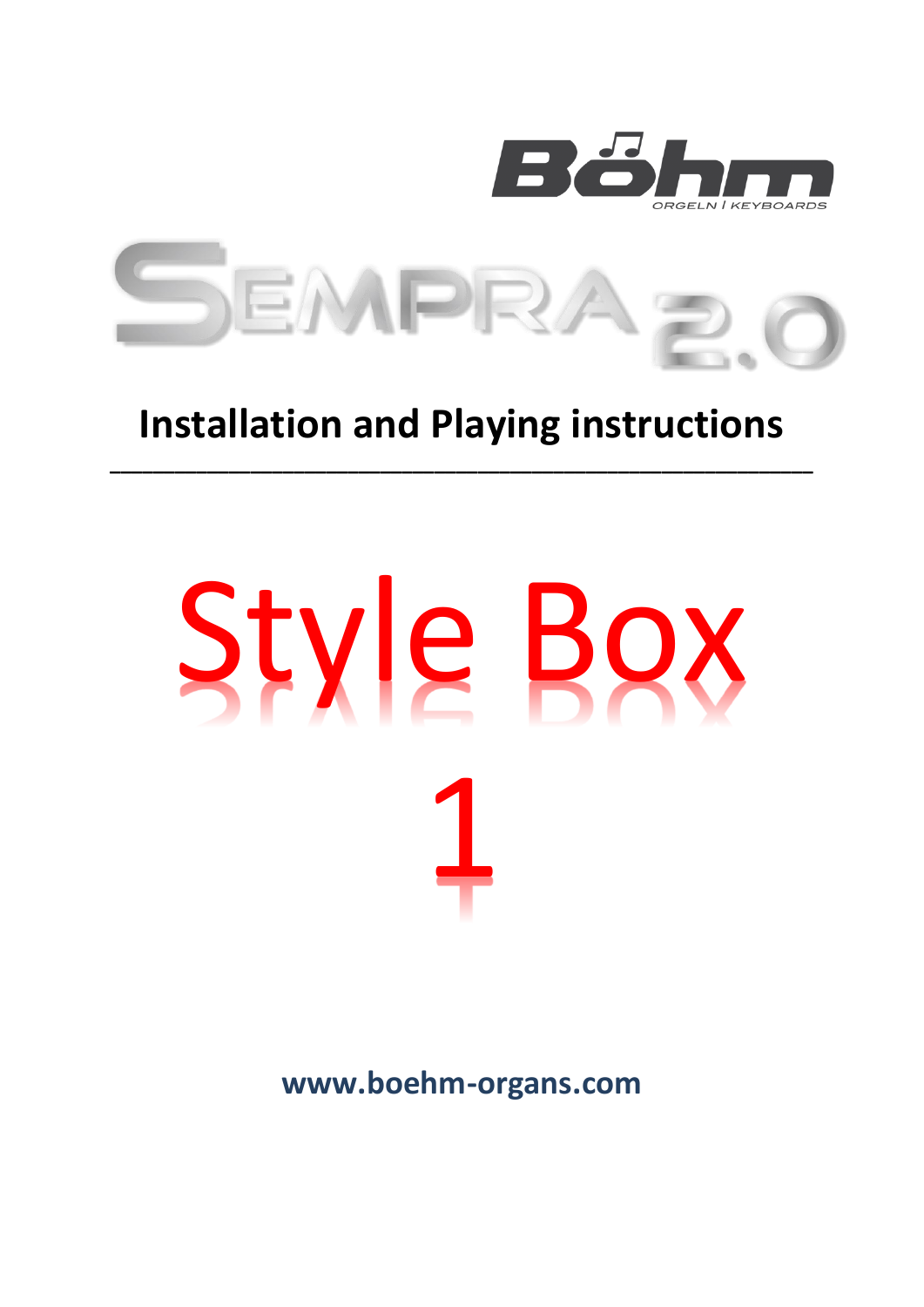Style Box 1 for SEMPRA 2.0 – installation and playing instructions

Version 1.00, 09.12.2021 Art.-Nr. 42395AE

The information contained in this documentation may be changed without announcement and are subject to change without notice by Keyswerk Musikelektronik GmbH & Co. KG does not represent an obligation.

The description contains the current state of information at the time of going to press.

Changes of technical details compared to the descriptions, the information and illustrations in this manual are subject to change without notice.

Keyswerk Musikelektronik GmbH assumes no liability for program errors and for incorrect information in the documentation and its consequences.

© Keyswerk 2021 All rights reserved

Responsible for the content of this website KEYSWERK Music Electronics GmbH Warbersche Str. 32 31675 Bückeburg Germany Phone: 05722 - 905088 Fax: 05722 - 287555 Internet http://www.keyswerk.de E-mail info@keyswerk.de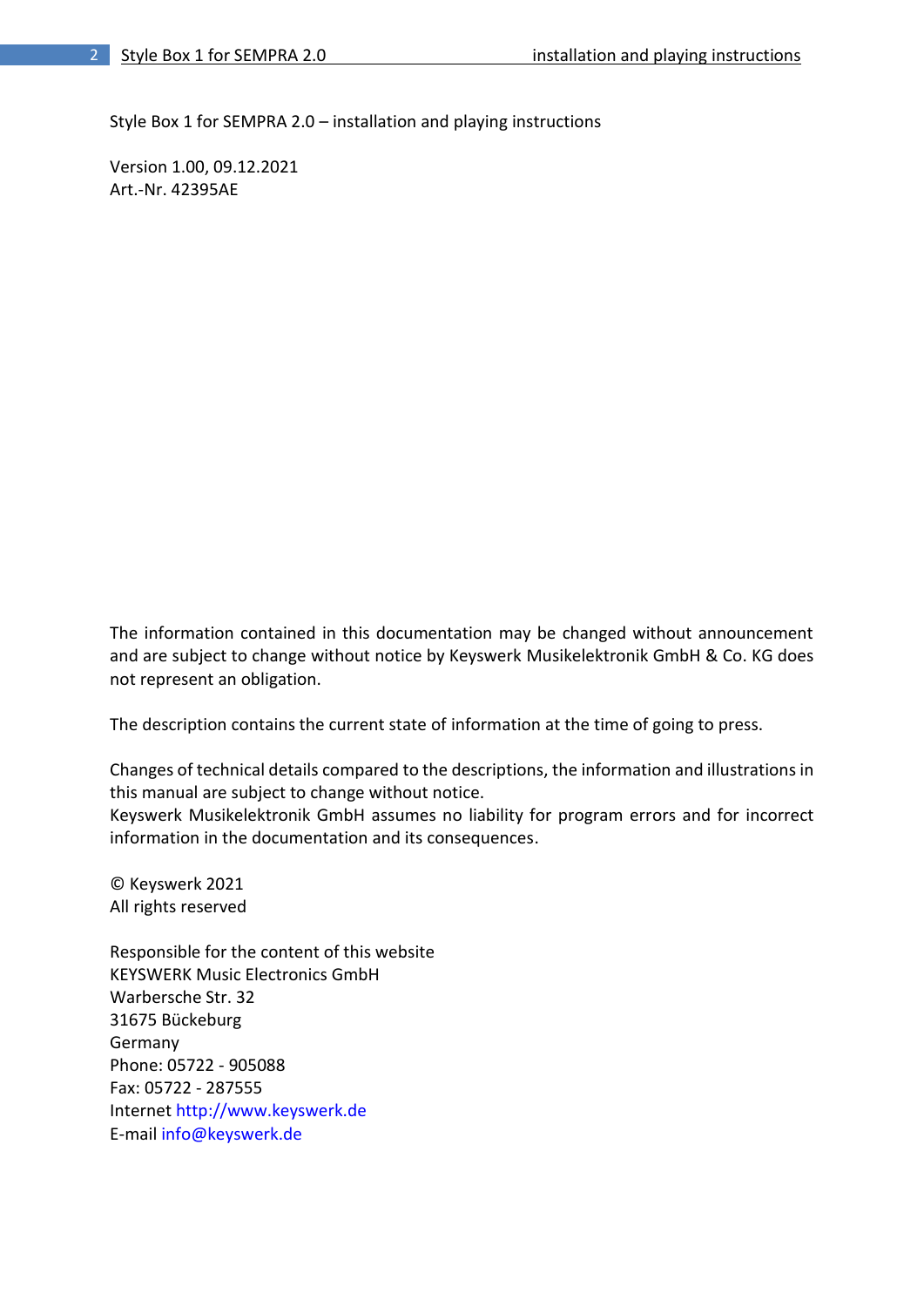# **Content**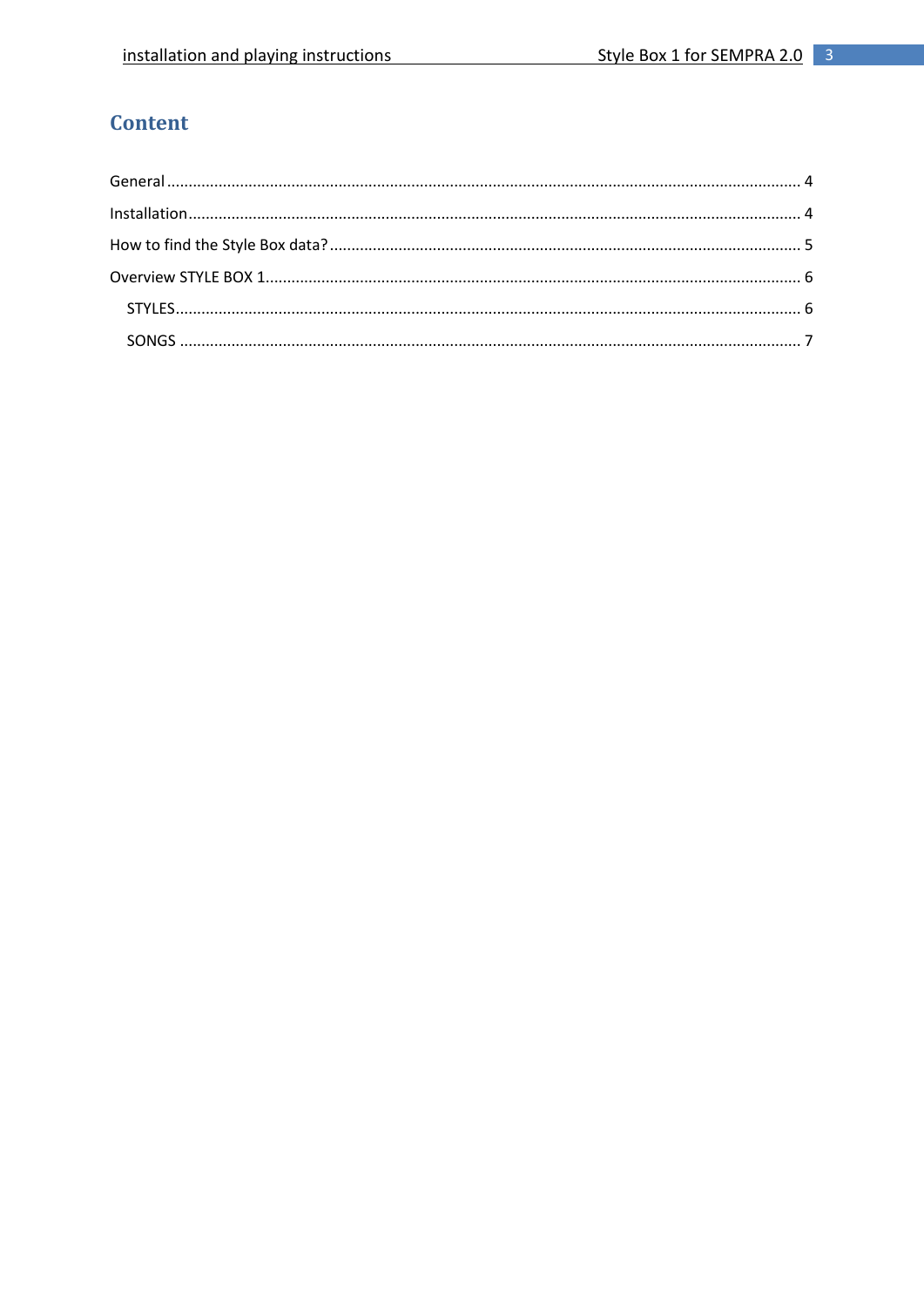### <span id="page-3-0"></span>**General**

**STYLE BOX** is the new style series for all Böhm-SEMPRA 2.0 organs and keyboards.

Each set of this series contains at least 15 styles, each with a specially arranged example SONG, each containing four "one-touch" presets, adapted to the four style variations. Whether traditional swing and fox rhythms, country and Latin styles, soulful ballads or groovy dancefloor beats - the AMADEUS STYLE BOX contains it all.

All rhythms are well-balanced, sound round and powerful and are arranged in a musically sensible and flexible way. It's fun to start playing right away!

A detailed list of the included styles, presets and sounds can be found in the appendix to these installation and playing instructions.

### <span id="page-3-1"></span>**Installation**

The data of the Style Box 1 is supplied on the USB stick belonging to your SEMPRA and is installed in the instrument from there:

- Insert the USB stick into one of the USB sockets of your SEMPRA.
- Press the USB button to open the USB menu in the display.
- Tap the **Installation** data type on the left (the field is displayed in red).
- Place the cursor on the folder "**59395 Style Box 1**" using the **data wheel** or the **up/down cursor buttons** (do not open the folder!).
- Tap the "**Load/Install folder**" field on the right.
- The display asks whether you really want to install the data. Confirm with **[Enter]**.
- The data will now be loaded. You can then exit the USB menu (press the **[ESC]** key or the **[USB]** button again).





The STYLE BOX 1 data is now loaded and ready to use.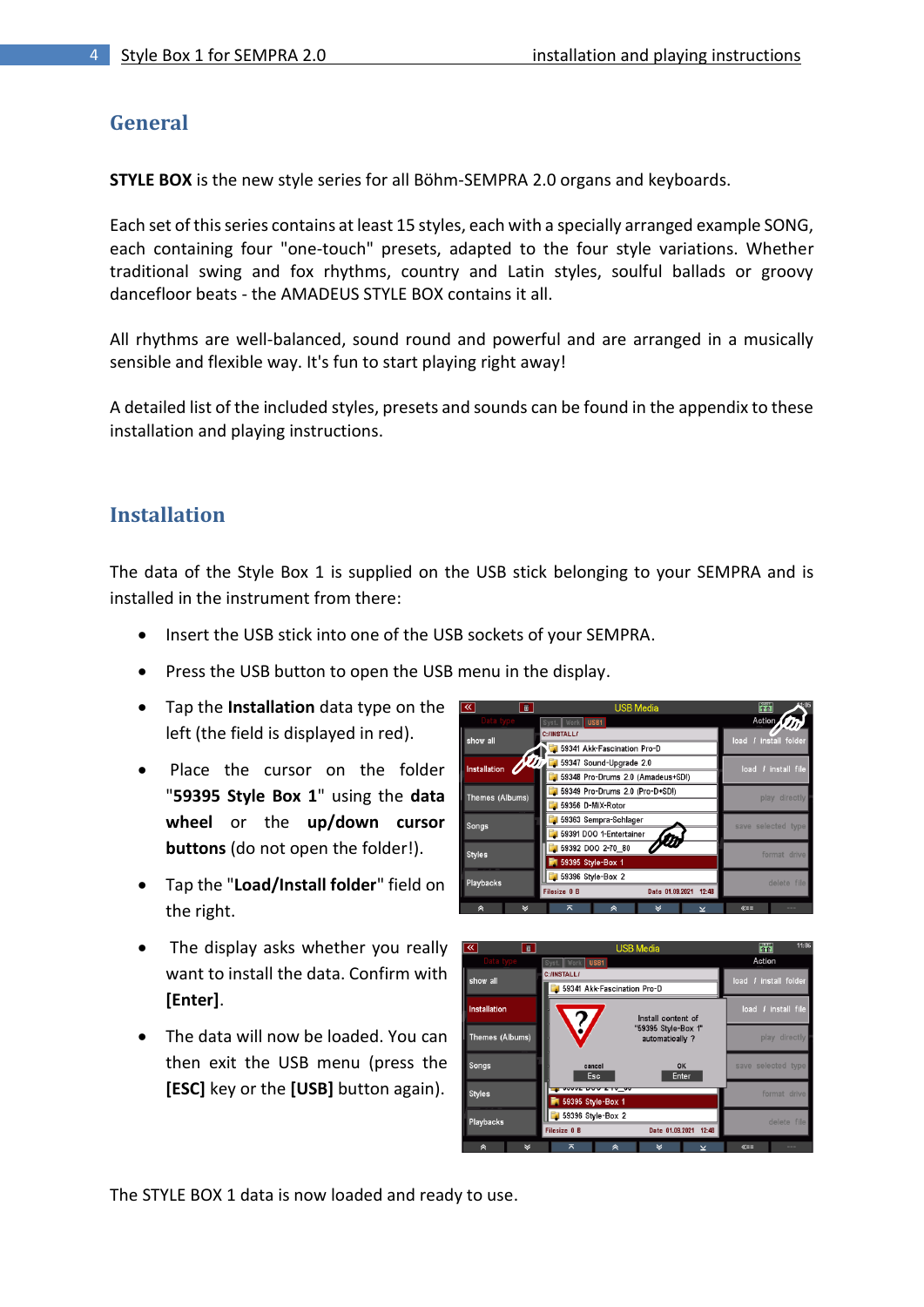*Caution: Please note that factory data, including the Style Box, is always installed on an account-specific basis. If you use additional user accounts on your SEMPRA and the Style Box data is also to be used in these accounts, you may have to perform the installation again for these additional accounts!* 

### <span id="page-4-0"></span>**How to find the Style Box data?**

The **Style Box SONGS** with the one touch presets can be found in the Firm **SONGS bank 12 "St.Bas. Style Box"**. Call up this bank e.g. via the SONG filter button **[Bank]** (press 2x, if not already selected) and then scroll to the corresponding bank position.



Confirm with **[Enter]**. The SONG list

on the left side of the display now shows the SONGs of the firm bank 12 (Style Box.

Alternatively, you can call up the **STYLE BASICS** genre for the SONG list. All Style Box SONGS are assigned to this genre.

To do this, press the SONG filter button **[Genre]** (press 2x if necessary, if not already selected) and select the genre **"Style Basics"** from the list.

| SONG FILTER                                |                                                                                |                                       |                                            |              |
|--------------------------------------------|--------------------------------------------------------------------------------|---------------------------------------|--------------------------------------------|--------------|
| No Filter                                  | $\mathbf{E}$ $\mathbf{E}$                                                      | «Samha Ornana - ch1»<br>Bitte wählen: | 11:09<br>m                                 |              |
|                                            | <b>Style-Basics</b>                                                            | Unterhaltung                          | Semba Organa - sb1                         |              |
| Bank<br>D<br>⋾                             | 05 Disco-Fox - sb1<br>Uppe<br>Stilles, Stille-Bac.<br><b>Discotox</b>          | Klassik                               | Trump.1 a<br>Variation 1<br>Real Organ     |              |
|                                            | 06 Jazz Brush - sb1<br>Uppe                                                    | Theaterorgel                          | Variation 2                                |              |
| D<br>$\mathbf{L}_i$<br>Style               | StBes StreBac<br>Swingfazz                                                     | Kirche/Worship                        | Roof Organ                                 |              |
|                                            | Low<br>Ea<br>07 Kingdom Pop - sb1                                              | Weihnachten                           | Variation 3                                |              |
| Genre                                      | Low<br>Stilles, Style-Dax<br>Discoford                                         | Sound-Basics                          | Real Organ                                 | ∢            |
| D                                          | 08 Pop Ballad 1 - sb1<br>Peda<br>On                                            | <b>Style-Basics</b><br>Eigene 1       | Variation 4                                | ∢            |
|                                            | StBut Style Box<br><b>Reviewal</b><br>Styl                                     | Eigene 2                              | Real Organ                                 |              |
| <b>Albam</b><br>$\mathcal{T}$ .            | 09 Samba Organa - sb1<br>$s_{\epsilon}$<br>Ton.<br>Stiles Style Day<br>Spezial | Eigene 3                              | Variation 5                                | ∢            |
|                                            | 10 Swing Movie - sb1                                                           | <b>Übernehme</b><br>Abbrechen         |                                            |              |
| D<br>$\mathbf{r}^{\mathrm{d}}$<br>Couple 1 | StBes Style-Box<br>Swingtlazz                                                  | Esc<br>Enter                          | Variation 6<br>Tektert<br>4/4              |              |
| C.B                                        | Lets go<br>×<br>≪                                                              | Party 2<br>Birds 1                    | Glocke 3<br><b>FX-Rotor</b><br>Rotor slifs | Shift Lock   |
| Couple 2                                   | △                                                                              |                                       | ⌒                                          |              |
| Tempo-<br>Tempo                            |                                                                                |                                       |                                            | Shift<br>CT. |

Confirm with **[Enter]**. The SONG list on the left now shows the SONGS of the genre "Style Basics", here among others the Style Box SONGS.

SONGS of the Style Box Packages can be recognized by the abbreviation sb1, sb2... in the SONG name.

The **Style Box STYLES** occupy the Firm Style Bank 12. They are assigned to the corresponding categories and subgroups in the Style selection. Style Box Styles can be recognized in the Style selection by the abbreviation **sb1, sb2**... in the style name.

| ि<br>页          | Style wählen                                            | 11:20<br>m     |
|-----------------|---------------------------------------------------------|----------------|
| Kategorie       |                                                         | Gruppe         |
| Pop/Beat        | <b>Style-Box</b>                                        | 8-Beat         |
| R&B             | 001: Ballad Piano - sb1<br>007: Kingdom Pop - sb1<br>烦  | 16-Beat        |
| Dance/Modern    | 008: Pop Ballad 1 - sb1<br>011: Simple Beat - sb1       | <b>Ballade</b> |
| <b>Discofox</b> | 013: Pop Ballad 2 - sb1<br>014: Pop Beat - sb1          | Pop '80 /'90   |
| Jive/R'n'R      | 018: Romantic Ballad - sb2                              | Unplugged      |
| Latein          | 026: Pop Beat Guitar - sb2<br>Taktart: 4/4<br>Tempo: 86 | Titel          |
|                 |                                                         |                |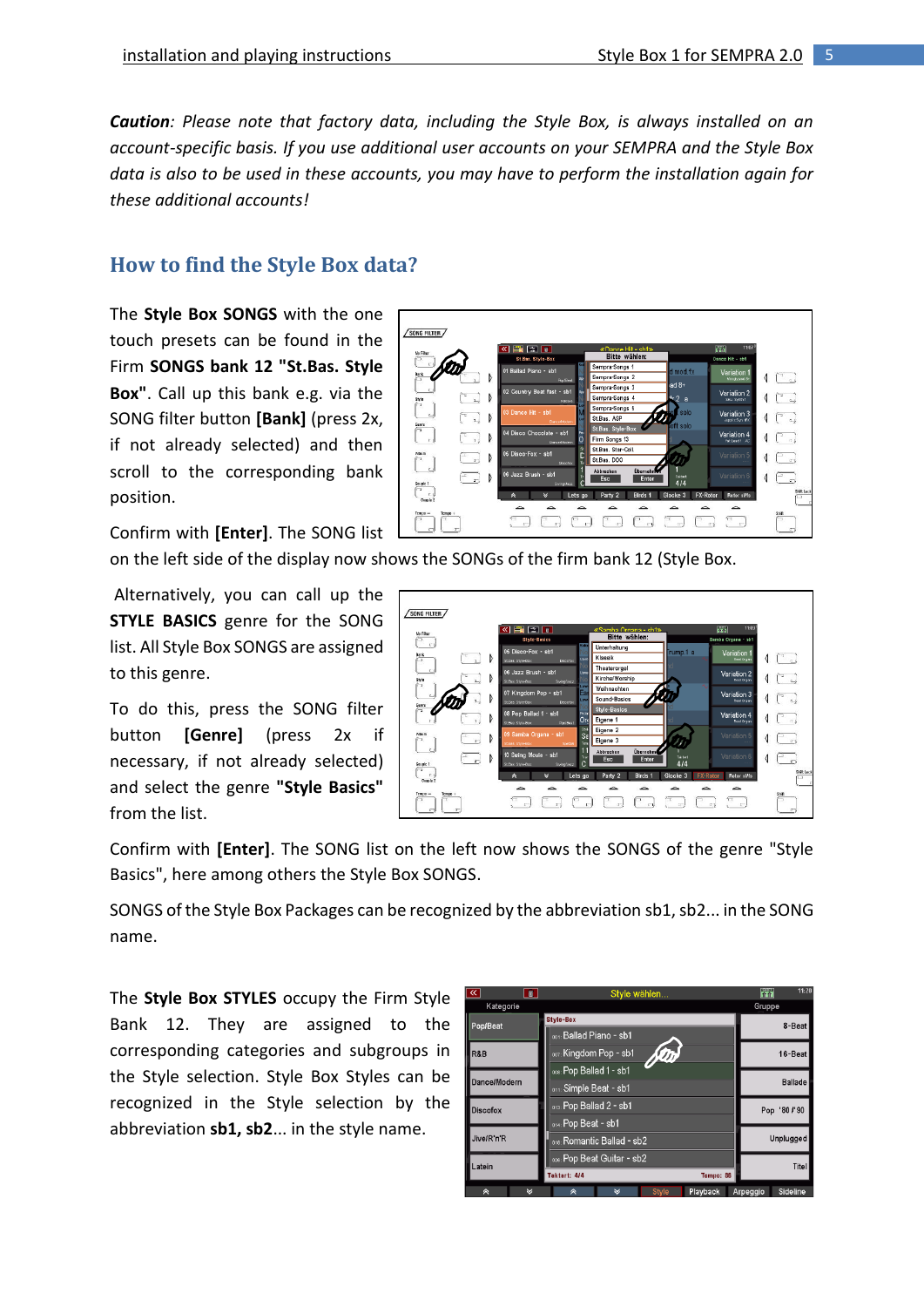## <span id="page-5-0"></span>**Overview STYLE BOX 1**

### <span id="page-5-1"></span>**STYLES**

| Bank | <b>Number</b> | <b>Name</b>                    |
|------|---------------|--------------------------------|
| 112  | 001           | <b>Ballad Piano - sb1</b>      |
| 112  | 002           | Country Beat fast - sb1        |
| 112  | 003           | Dance Hit - sb1                |
| 112  | 004           | Disco Chocolate - sb1          |
| 112  | 005           | Disco-Fox - sb1                |
| 112  | 006           | Jazz Brush - sb1               |
| 112  | 007           | Kingdom Pop - sb1              |
| 112  | 008           | Pop Ballad 1 - sb1             |
| 112  | 1009          | Samba Organa - sb1             |
| 112  | 010           | <b>Swing Movie - sb1</b>       |
| 112  | 011           | Simple Beat - sb1              |
| 112  | 012           | <b>Slow String-Waltz - sb1</b> |
| 112  | 013           | <b>Pop Ballad 2 - sb1</b>      |
| 112  | 014           | <b>Pop Beat - sb1</b>          |
| 112  | 015           | HullyGully - sb1               |
| 112  | 016           | <b>Swingin</b> Easy SB1        |
|      |               |                                |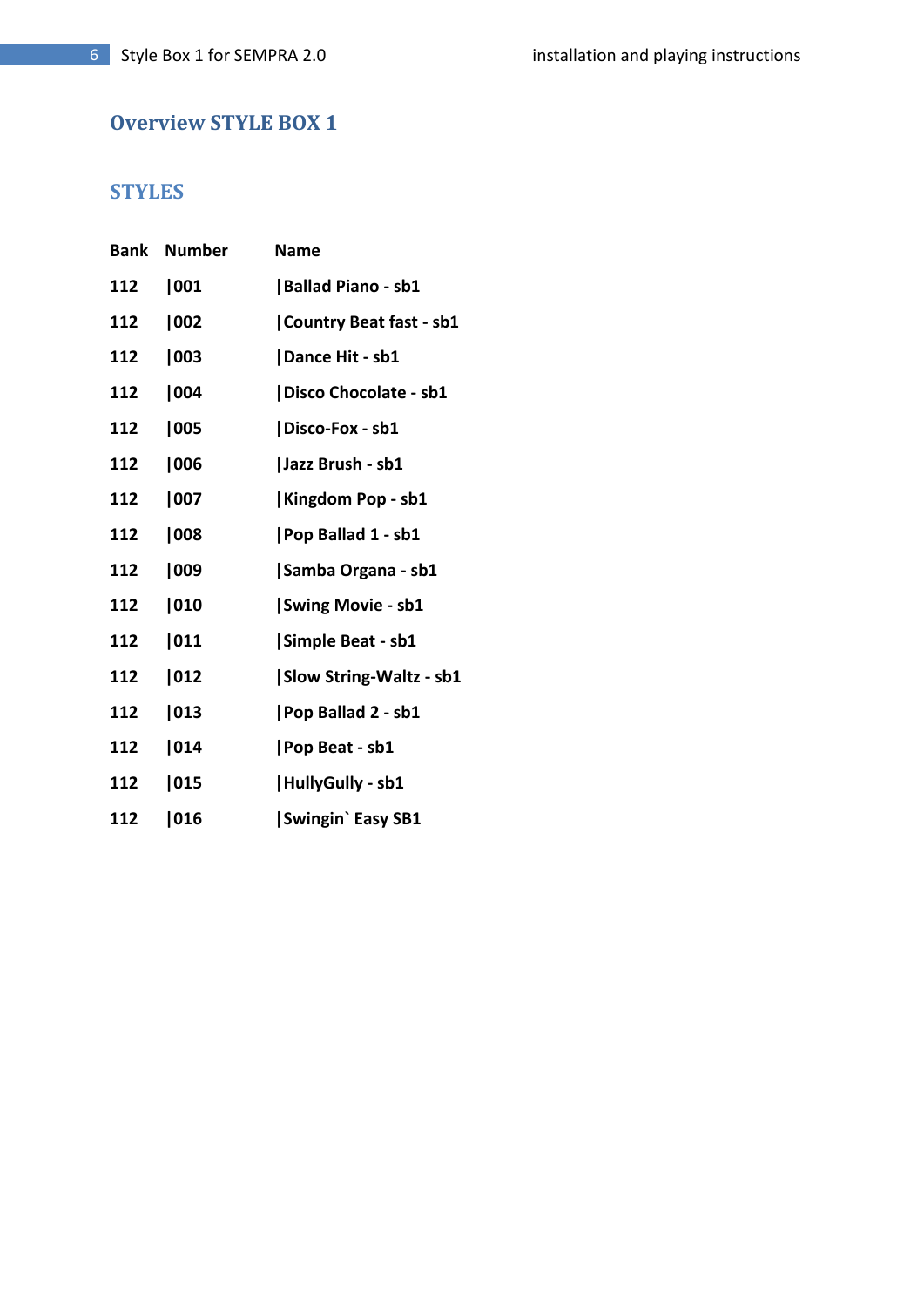### <span id="page-6-0"></span>**SONGS**

| Bank | <b>Number</b> | <b>Name</b>                    |
|------|---------------|--------------------------------|
| 112  | 001           | Ballad Piano - sb1             |
| 112  | 002           | Country Beat fast - sb1        |
| 112  | 003           | Dance Hit - sb1                |
| 112  | 004           | Disco Chocolate - sb1          |
| 112  | 005           | Disco-Fox - sb1                |
| 112  | 006           | Jazz Brush - sb1               |
| 112  | 007           | Kingdom Pop - sb1              |
| 112  | 008           | <b>Pop Ballad 1 - sb1</b>      |
| 112  | 009           | Samba Organa - sb1             |
| 112  | 010           | <b>Swing Movie - sb1</b>       |
| 112  | 011           | Simple Beat - sb1              |
| 112  | 012           | <b>Slow String-Waltz - sb1</b> |
| 112  | 013           | Pop Ballad 2 - sb1             |
| 112  | 014           | <b>Pop Beat - sb1</b>          |
| 112  | 015           | HullyGully - sb1               |